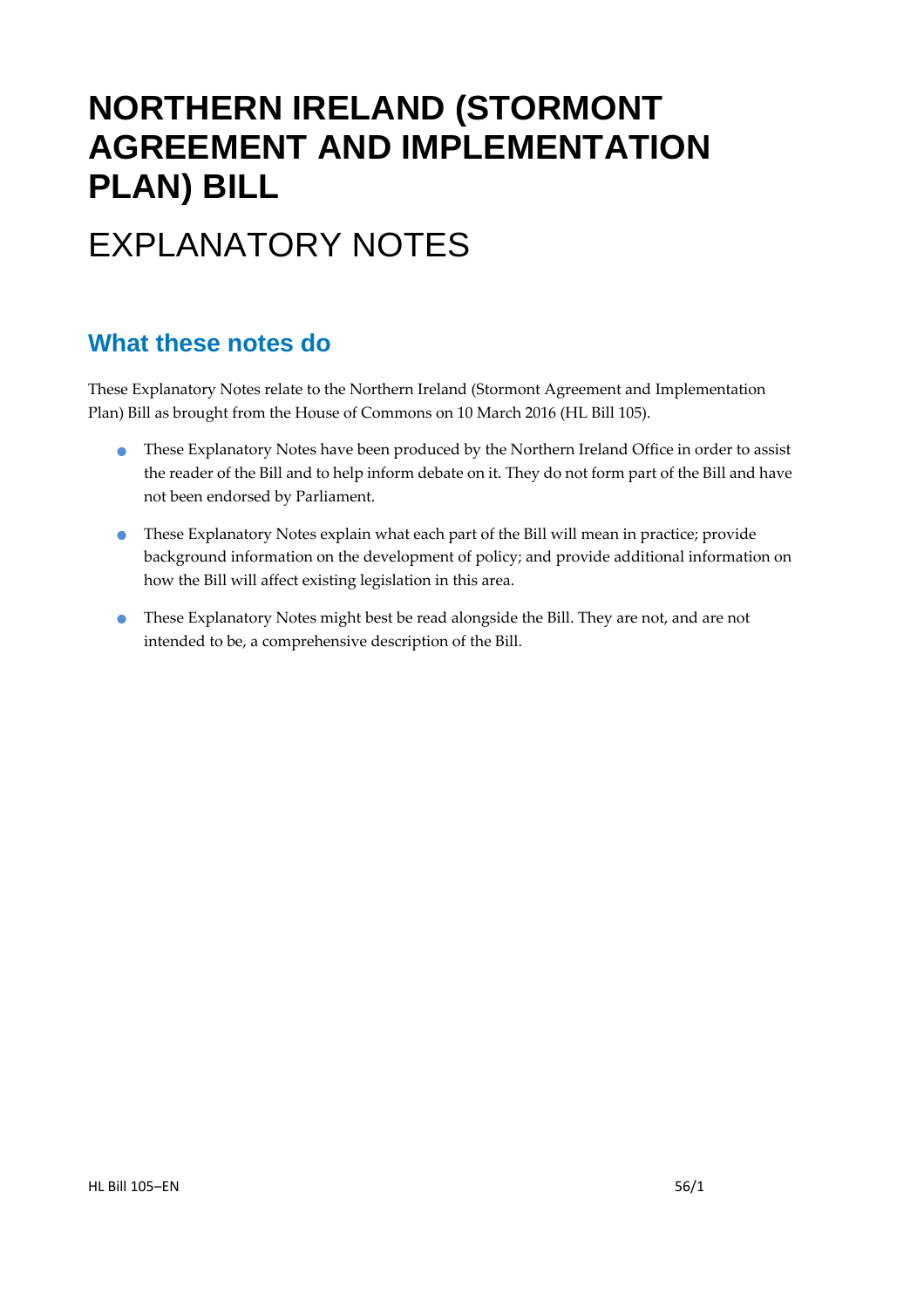### **Table of Contents**

| Subject | Page of these Notes |
|---------|---------------------|
|---------|---------------------|

| <b>Overview of the Bill</b>                                                                                                                                                                                                                                                                                                                                                                                                                                                                                                                                                                                                                                                                        | $\overline{2}$                                                                |
|----------------------------------------------------------------------------------------------------------------------------------------------------------------------------------------------------------------------------------------------------------------------------------------------------------------------------------------------------------------------------------------------------------------------------------------------------------------------------------------------------------------------------------------------------------------------------------------------------------------------------------------------------------------------------------------------------|-------------------------------------------------------------------------------|
| Policy background                                                                                                                                                                                                                                                                                                                                                                                                                                                                                                                                                                                                                                                                                  | $\overline{2}$                                                                |
| Legal background                                                                                                                                                                                                                                                                                                                                                                                                                                                                                                                                                                                                                                                                                   | $\overline{2}$                                                                |
| <b>Territorial extent and application</b>                                                                                                                                                                                                                                                                                                                                                                                                                                                                                                                                                                                                                                                          | 3                                                                             |
| <b>Fast-track legislation</b>                                                                                                                                                                                                                                                                                                                                                                                                                                                                                                                                                                                                                                                                      | 3                                                                             |
| Why is Fast-tracking necessary?<br>What efforts have been made to ensure the amount of time made available for parliamentary scrutiny has been<br>maximised?<br>To what extent have interested parties and outside groups been given an opportunity to influence the policy<br>proposal?<br>Are mechanisms for effective post-legislative scrutiny and review in place? If not, why does the Government judge<br>that their inclusion is not appropriate?<br>Has an assessment been made as to whether existing legislation is sufficient to deal with any or all the issues in<br>question?<br>Has the relevant parliamentary committee been given the opportunity to scrutinise the legislation? | 3<br>3<br>4<br>4<br>4<br>4                                                    |
| <b>Commentary on provisions of Bill</b>                                                                                                                                                                                                                                                                                                                                                                                                                                                                                                                                                                                                                                                            | 5                                                                             |
| Clause 1: The Commission<br>Clause 2: Exercise of functions<br>Clause 3: Legal privileges etc<br>Clause 4: Interpretation and supplementary provision<br>Clause 5: Conclusion of the Commission's work<br>Clause 6 and Schedule 1: Extension of period for appointment of Ministers<br>Clause 7: Pledge of office by Ministers<br>Clause 8 and Schedule 2: Undertaking by Members of the Legislative Assembly<br>Clause 9: Draft budgets<br>Clause 10: Regulations<br>Clause 11: Short title, commencement and extent                                                                                                                                                                              | 5<br>5<br>5<br>6<br>6<br>6<br>7<br>$\overline{7}$<br>$\overline{7}$<br>8<br>8 |
| Commencement                                                                                                                                                                                                                                                                                                                                                                                                                                                                                                                                                                                                                                                                                       | 8                                                                             |
| <b>Financial implications of the Bill</b>                                                                                                                                                                                                                                                                                                                                                                                                                                                                                                                                                                                                                                                          | 8                                                                             |
| <b>Compatibility with the European Convention on Human Rights</b>                                                                                                                                                                                                                                                                                                                                                                                                                                                                                                                                                                                                                                  | 8                                                                             |
| <b>Related documents</b>                                                                                                                                                                                                                                                                                                                                                                                                                                                                                                                                                                                                                                                                           | 9                                                                             |
| Annex A - Territorial extent and application in the United Kingdom 10                                                                                                                                                                                                                                                                                                                                                                                                                                                                                                                                                                                                                              |                                                                               |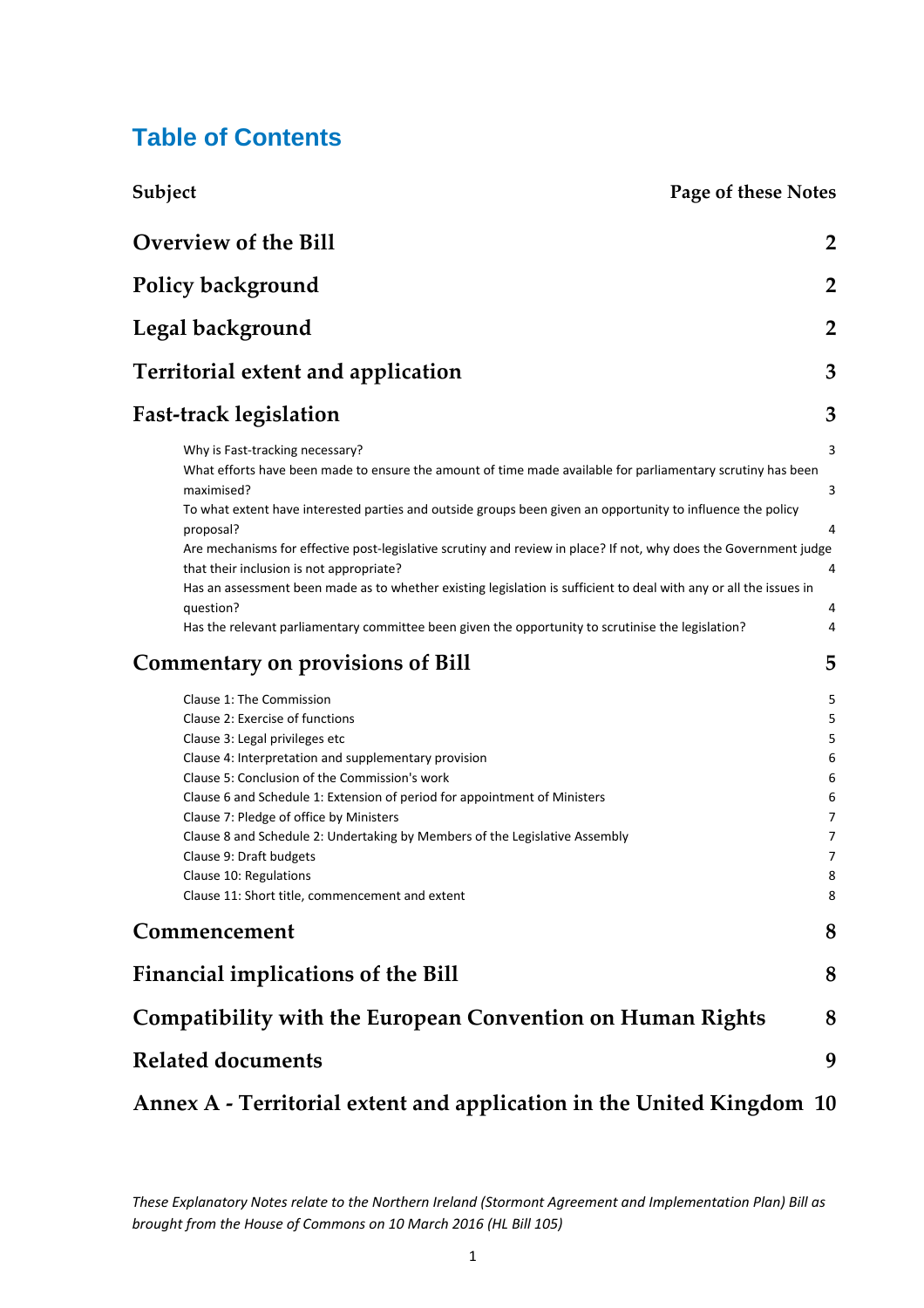### **Overview of the Bill**

1 This Bill gives effect to a number of commitments contained in ʹ*A Fresh Start: The Stormont Agreement and <i>Implementation Plan'* ("the Fresh Start Agreement")<sup>1</sup>. These include provisions aimed at ending continued paramilitary activity and measures to promote fiscal transparency.

## **Policy background**

- 2 The Fresh Start Agreement was reached on 17 November 2015 after 10 weeks of cross party talks between the UK Government, the five largest parties of the Northern Ireland Assembly and the Government of Ireland on matters for which they have responsibility, in accordance with the three-stranded approach reflected in the 1998 Belfast Agreement. The Fresh Start Agreement followed a period of political instability in Northern Ireland. This largely stemmed from two disputes within the Northern Ireland Executive: an impasse on implementation of the Stormont House Agreement and the alleged involvement of members of the Provisional IRA in a murder. This had led to a breakdown in relations within the Executive leading to a real risk of the devolved institutions collapsing and a return to direct rule. The aim of the cross‐party talks was to secure the implementation of the December 2014 Stormont House Agreement<sup>2</sup> and deal with the impact of continued paramilitary activity connected with Northern Ireland. The Fresh Start Agreement seeks to make progress towards fulfilling these objectives.
- 3 There are a number of aspects of the Fresh Start Agreement which require UK legislation, including those elements that are contained within this Bill. The Northern Ireland (Welfare Reform) Act 2015 gave effect to the commitments in the Agreement on the implementation of welfare reform.

### **Legal background**

- 4 The Independent Reporting Commission will be established in an international treaty between the UK Government and Government of Ireland. Much of the legislation relating to the Commission, including provisions for the functions of the Commission and how it will be structured in order to deliver those functions, is therefore new. However, the following existing primary legislation is relevant to the Bill provisions:
	- Northern Ireland Act <sup>1998</sup>
	- International Organisations Act <sup>1968</sup>
- 5 The commentary on the Bill clauses and schedules explains any additional relevant legal background.

<sup>1</sup>

https://www.gov.uk/government/uploads/system/uploads/attachment\_data/file/479116/A\_Fresh\_Start\_-\_The\_Stormont Agreement and Implementation Plan - Final Version 20 Nov 2015 for PDF.pdf

<sup>&</sup>lt;sup>2</sup> https://www.gov.uk/government/publications/the-stormont-house-agreement

*These Explanatory Notes relate to the Northern Ireland (Stormont Agreement and Implementation Plan) Bill as brought from the House of Commons on 10 March 2016 (HL Bill 105)*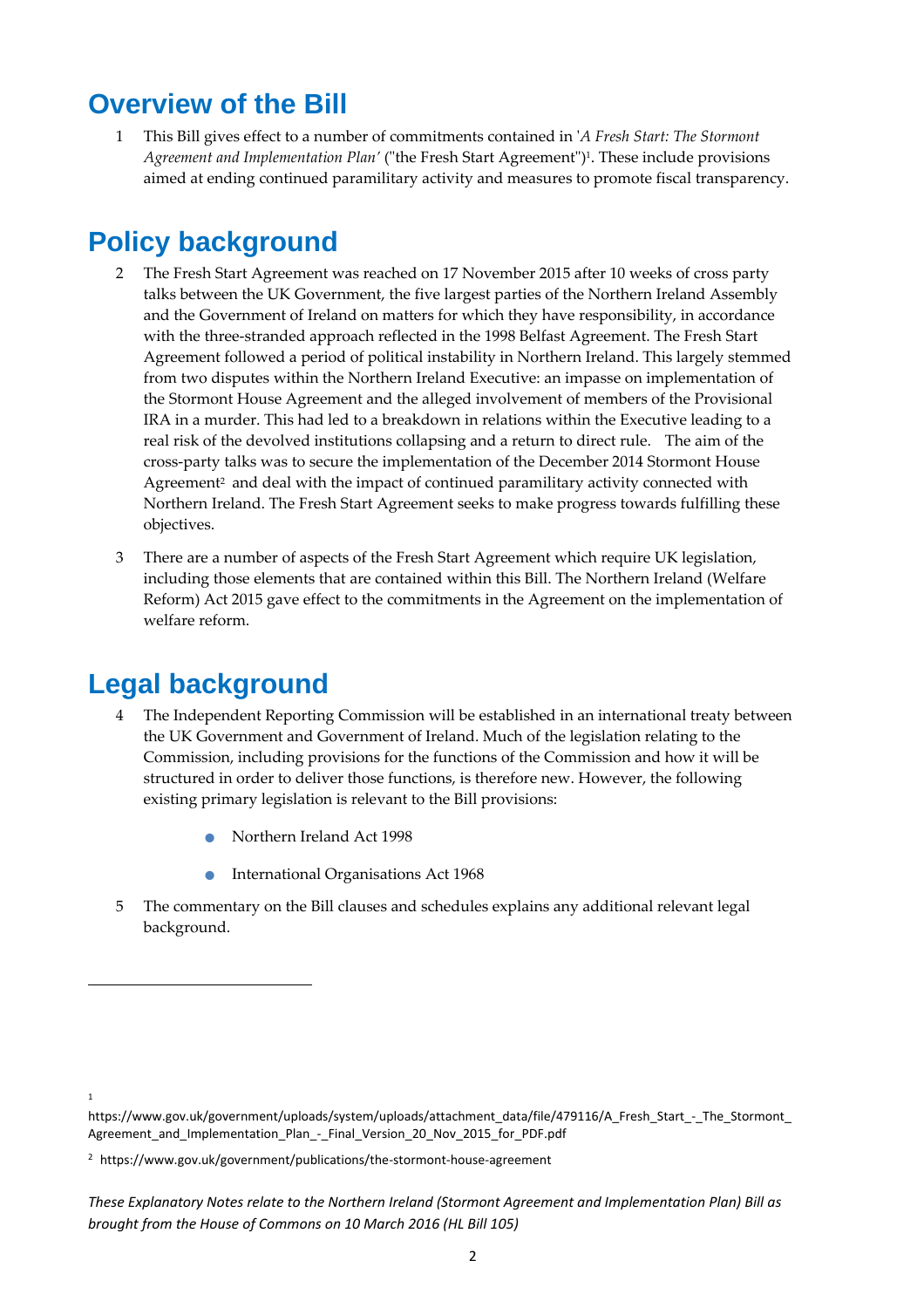## **Territorial extent and application**

- 6 This Bill extends to England and Wales, Scotland and Northern Ireland.
- 7 However, the application of a Bill (which is about where a Bill produces a practical effect) can be narrower than its extent and all of the measures will primarily only be applicable in Northern Ireland.
- 8 The Bill covers matters which are devolved as well as matters that are reserved or excepted. In line with the convention that the UK Parliament will not normally legislate on a devolved matter without the consent of the devolved legislature, the Government is seeking a Legislative Consent Motion from the Northern Ireland Assembly in respect of the devolved and transferred matters.
- 9 In the case of the Independent Reporting Commission, which will be established in an international treaty between the UK Government and Government of Ireland, corresponding legislation will be needed in the Oireachtas to ensure it can operate in Ireland. The Government of Ireland has committed to taking this forward.

## **Fast-track legislation**

10 The Government intends to ask Parliament to expedite the parliamentary progress of this Bill. In its report on fast-track Legislation: Constitutional Implications and Safeguards,<sup>3</sup> the House of Lords Select Committee on the Constitution recommended that the Government should provide more information as to why a piece of legislation should be fast-tracked.<sup>4</sup>

#### Why is Fast-tracking necessary?

- 11 In the Governmentʹs view, Royal Assent and early commencement of provisions, is needed before the newly elected Northern Ireland Assembly is formed after the forthcoming elections (to take place on 5 May) to ensure that the measures relating to the pledge of office, the MLA undertaking, and extension of the time available for allocation of Ministerial appointments are in place in time for the Assembly's return. To achieve this, the Bill would require an expedited passage through Parliament, proceeding faster than the normal minimum timescales between stages.
- 12 In addition, the establishment of the Independent Reporting Commission was a key part of the section of the Fresh Start Agreement on tackling paramilitarism. By fast-tracking the Bill, the government aims to enable the Independent Reporting Commission to be established as soon as possible, to oversee implementation of the Executive's strategy to end paramilitarism (which is due for publication in June 2016). Fast-tracking is also aimed at ensuring that the draft budget clause is in force before the next budgetary cycle.

#### What efforts have been made to ensure the amount of time made available for

#### parliamentary scrutiny has been maximised?

13 The Government believes that there will be sufficient time available for Parliamentary scrutiny.

<sup>&</sup>lt;sup>3</sup> House of Lords' Constitution Committee, 15th report of session 2008/09, HL paper 116-I

<sup>4</sup> House of Lords' Constitution Committee, 15th report of session 2008/09, HL paper 116-I, para. 186

*These Explanatory Notes relate to the Northern Ireland (Stormont Agreement and Implementation Plan) Bill as brought from the House of Commons on 10 March 2016 (HL Bill 105)*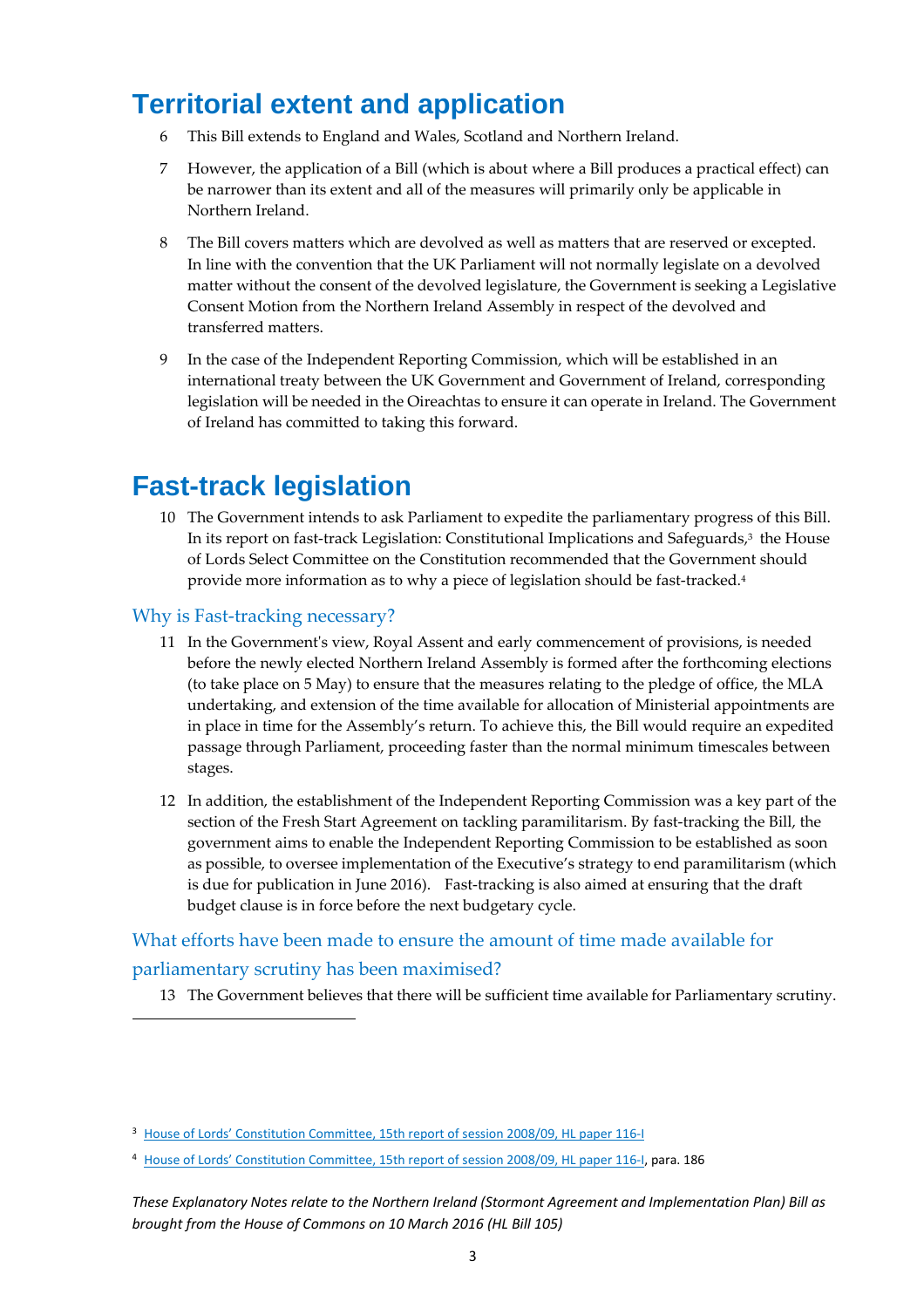The Bill contains 11 clauses and two schedules and has been subject to discussion as part of the cross‐party talks that culminated in the Fresh Start Agreement in November. In relation to the Independent Reporting Commission, the Bill contains a regulation‐making power to give full effect to the international agreement between the UK Government and the Government of Ireland which will establish the Independent Reporting Commission. These regulations will be subject to the affirmative resolution procedure. The treaty itself will also be available to Parliament before or at the same time as asking Parliament to approve any regulations to be made under this power and will itself be subject to Parliamentary scrutiny under the Constitutional Reform and Governance Act 2010.

To what extent have interested parties and outside groups been given an opportunity to influence the policy proposal?

14 The Bill seeks to deliver the measures in the Fresh Start Agreement which require UK legislation. The Agreement itself was the result of over 10 weeks of cross-party talks between the UK Government, the five largest parties of the Northern Ireland Assembly and the Government of Ireland on matters for which they have responsibility, in accordance with the three‐stranded approach reflected in the 1998 Belfast Agreement.

Are mechanisms for effective post-legislative scrutiny and review in place? If not, why does the Government judge that their inclusion is not appropriate?

15 Some of the provisions in the Bill will be followed by further regulations. These will be subject to Parliamentary scrutiny.

Has an assessment been made as to whether existing legislation is sufficient to deal with any or all the issues in question?

16 Yes. Various options were considered including whether the standing orders of the Northern Ireland Assembly could be used to establish the new undertaking for members of the Assembly. However, existing provisions under the Northern Ireland Act 1998 mean that new legislation is required to establish this undertaking.

Has the relevant parliamentary committee been given the opportunity to scrutinise the legislation?

17 Due to timing constraints, the Northern Ireland Affairs Committee have not been given the opportunity to scrutinise the draft Bill.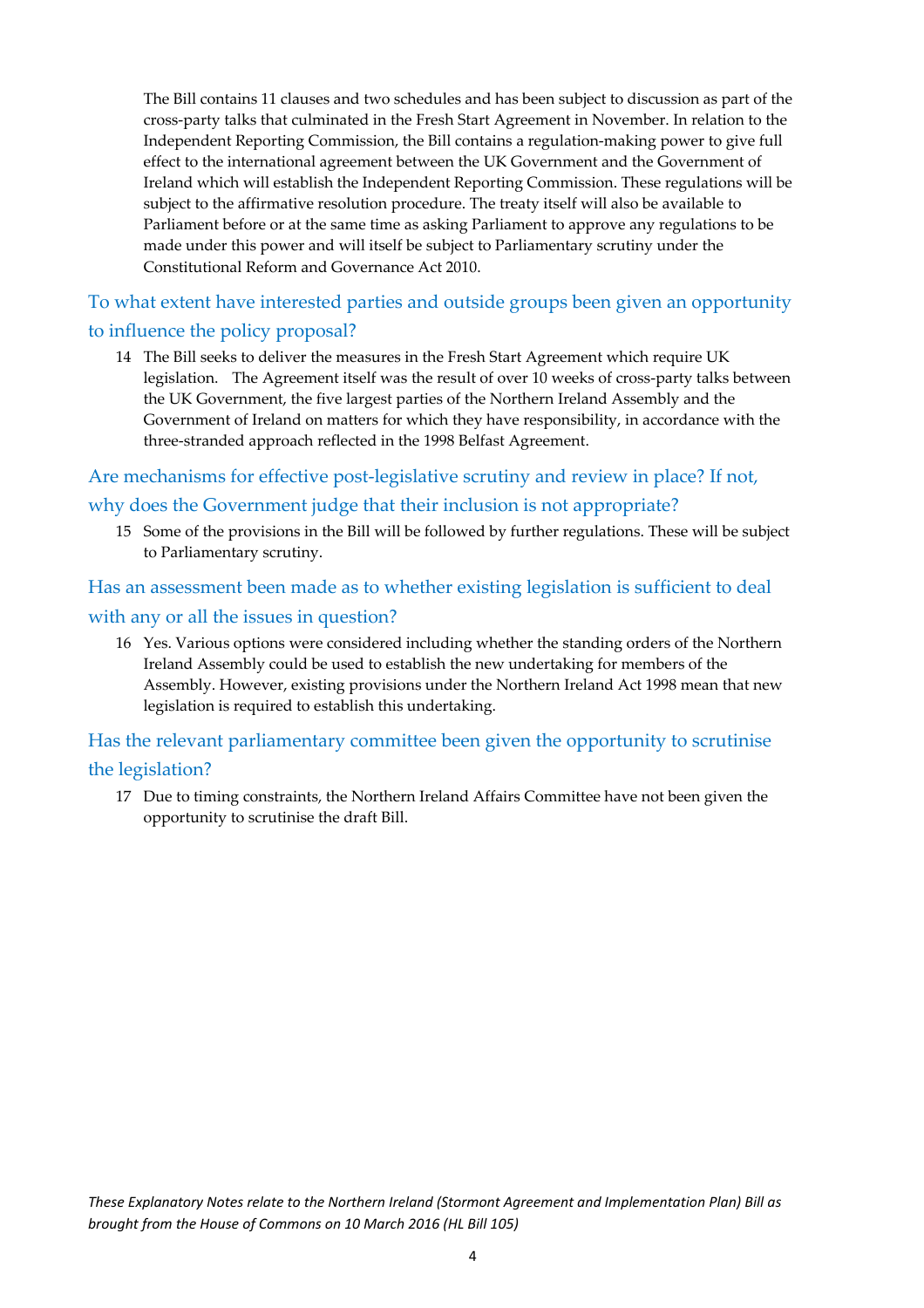## **Commentary on provisions of Bill**

#### Clause 1: The Commission

- 18 Clauses 1 to 5 seek to give effect to the treaty between the UK Government and the Government of Ireland which would establish the Independent Reporting Commission ("the Commission"). The overarching objective of the Commission (reflected in subsection (1) of clause 2) is to promote progress towards ending paramilitary activity connected with Northern Ireland. Its functions, as described in paragraph 5.1 of the Fresh Start Agreement, are to:
	- Report annually on progress towards ending continuing paramilitary activity connected with Northern Ireland (or on such further occasions as required);
	- Report on the implementation of the relevant measures of the three administrations [i.e. the UK Government, the Government of Ireland, and the Northern Ireland Executive]; and
	- Consult the UK Government and relevant law enforcement agencies and, in Northern Ireland, the Executive, the Police Service of Northern Ireland ("the PSNI"), statutory agencies, local councils, communities and civic society organisations.
- 19 Clause 1 enables the First Minister and deputy First Minister jointly to nominate two of the four Commissioners. The other two are to be nominated by the UK Government and Government of Ireland, respectively. Clause 1 also provides for the Commission to have the legal capacities of a body corporate and allows for the Secretary of State to provide appropriate resources for the Commission to carry out its functions.

#### Clause 2: Exercise of functions

- 20 Subsection (3) places a statutory duty on the Commission not to do anything in carrying out its functions which is might put at risk the national security of Ireland or the UK, the lives or safety of individuals, the prevention, investigation or detection of crime, or any legal proceedings, including proceedings which the Commission considers are likely to be brought in future. Similar statutory duties were placed on the Independent Monitoring Commission (the "IMC") which considered the activities of paramilitary groups and was established under the Northern Ireland (Monitoring Commission etc.) Act 2003. The duties placed on the IMC have been expanded in relation to the new Commission to ensure the prevention, investigation or detection of crime is not prejudiced. This has been included to cover cases where, for example, the work of the Police Service of Northern Ireland to prevent crime does not lead to a prosecution and therefore may not be covered by the Commissionʹs duty to avoid having a prejudicial effect on legal proceedings.
- 21 Subsections (5) to (8) require the Secretary of State to provide and publish guidance for the Commission in relation to information, the disclosure of which might (a) prejudice the national security interests of the United Kingdom, or (b) put at risk the life or safety of any person. This is likely to include guidance about the appropriate handling and use of such information.

#### Clause 3: Legal privileges etc

- 22 Clause 3 provides for the Commission to have certain privileges and immunities.
- 23 Subsection (1) provides for the Commission to have immunity from suit and legal process. This means that it will not be subject to legal claims or legal process, including civil claims and judicial review.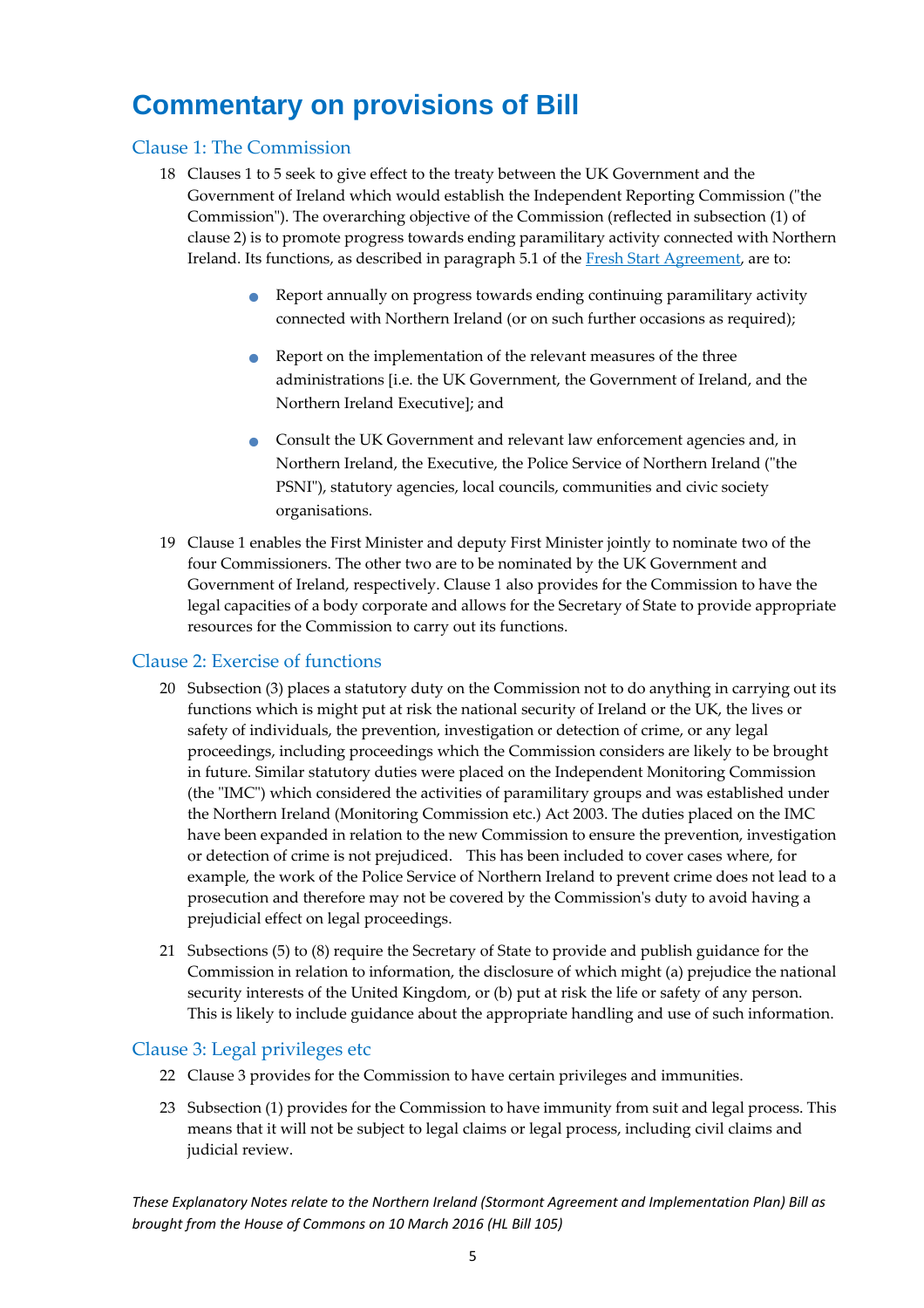- 24 Subsection (2) provides for the Commission's official archives and premises to be inviolable in the same way as inviolability is accorded to a diplomatic mission as set out in the Vienna Convention on Diplomatic Relations 1961. This means, for example, that the Commission's premises cannot be subject to search or requisition.
- 25 However, there may be instances where the Commission decides it is appropriate to waive these immunities in a particular case. For instance, if a staff member wanted to make a claim to an employment tribunal, the Commission could choose to waive its immunity from legal process to allow the staff member to pursue the claim. Subsections (1) and (2) therefore allow the Commission to waive these protections.
- 26 Subsection (3) enables the Secretary of State to make regulations to confer further privileges on the Commission, in addition to those conferred by subsections (1) and (2), provided that they are listed in Part 1 of Schedule 1 to the International Organisations Act 1968 ("the 1968 Act"). Subsection (3) also permits the Secretary of State to make regulations to confer on Commissioners, staff of the Commission (including relevant other persons such as agents of the Commission), and members of their families who form part of their household, the privileges and immunities set out in Parts 2, 3 and 5 of Schedule 1 to the 1968 Act with any modifications required. The Secretary of State can also make provision in the regulations for the waiver of these privileges and immunities. These regulations would be subject to the negative procedure.
- 27 Similar provision to that contained in subsection (3) was made in respect of the Independent Commission for the Location of Victims' Remains and the Independent Monitoring Commission (see section 2(1) of the Northern Ireland (Location of Victims Remains) Act 1999 and section 1(2) of the Northern Ireland (Monitoring Commission etc.) Act 2003 respectively).

#### Clause 4: Interpretation and supplementary provision

- 28 This clause sets out the key terminology used for clauses 1 to 5.
- 29 It also gives the Secretary of State a power to make regulations that will ensure that the treaty with the Government of Ireland on paramilitary activity is given full effect. This might include, for example, provision about accounts and audit and provision about decision making and quorum. Regulations under this clause would be subject to the affirmative procedure.

#### Clause 5: Conclusion of the Commissionʹs work

30 Clause 5 provides the Secretary of State with powers to wind up the Commission. Before making any regulations to wind up the Commission, subsection (2) requires the Secretary of State to consult with the First Minister and deputy First Minister in Northern Ireland, the Minister of Justice and Equality in the Government of Ireland, (or with such other Minister in that Government as the Secretary of State considers appropriate), with the First Minister and deputy First Minister, and with any other person Secretary of State considers appropriate. These regulations may make provision relating to the destruction of information held by the Commission once it has ceased to operate. Regulations under this clause would be subject to the affirmative procedure.

#### Clause 6 and Schedule 1: Extension of period for appointment of Ministers

31 Currently, Northern Ireland Executive Ministerial positions must be allocated within seven calendar days following the first meeting of the Assembly after an election. Clause 6 will extend the time available to allocate Ministerial positions from seven calendar days to 14 calendar days after the Assembly first sits following an election. This would allow Northern Ireland parties more time to agree a Programme for Government prior to the allocation of Ministerial positions. The change puts into effect the provisions in paragraph 61 of the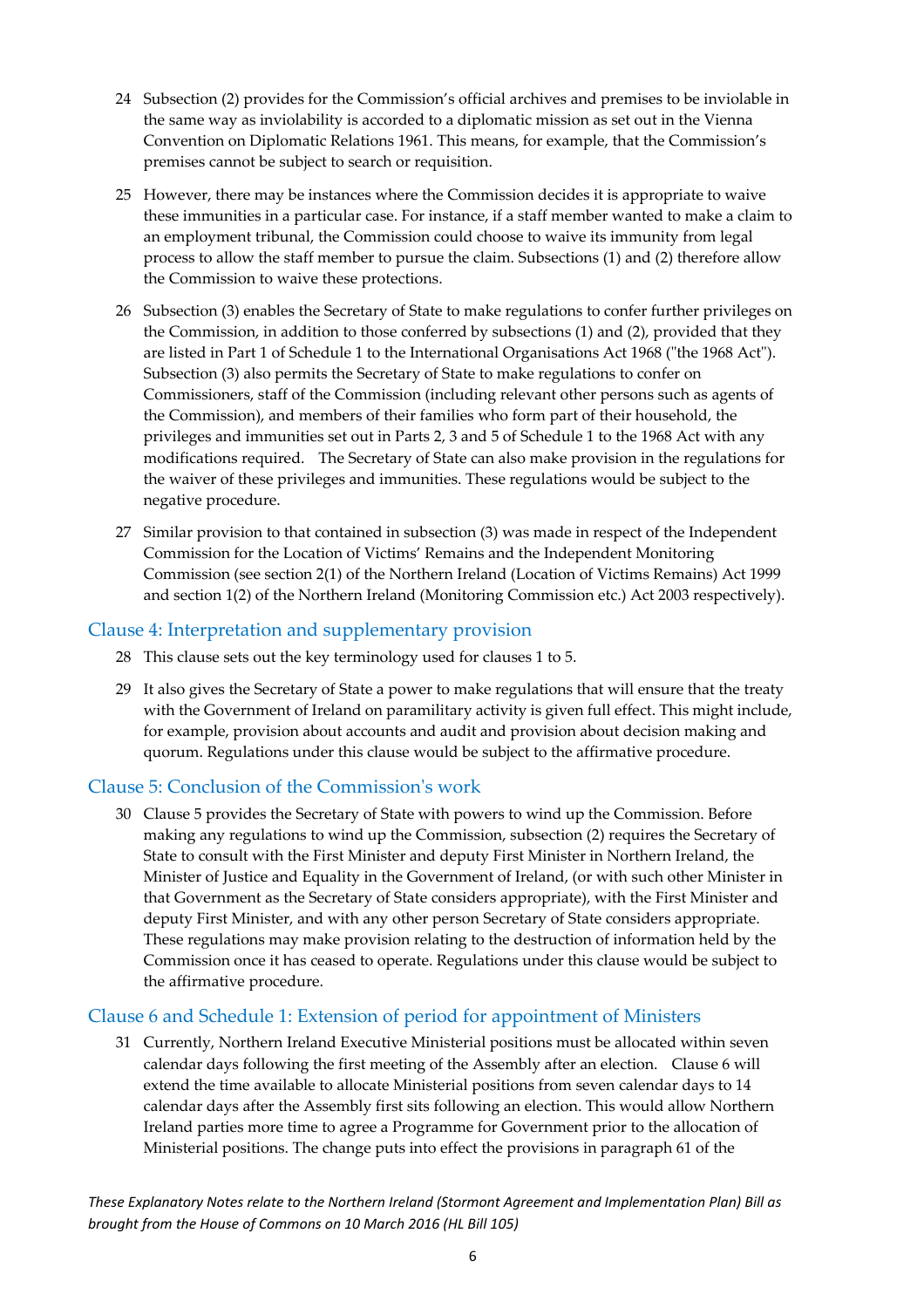December 2014 Stormont House Agreement and is aimed at promoting a more bipartisan approach to the Programme for Government.

32 Subsection 2 (that inserts Schedule 1) is a transitional provision. As a result of subsection (1), the First Minister and deputy First Minister and other Ministerial offices will be appointed within a period of 14 days beginning with the first meeting of the Assembly. However, following the reduction in the number of Northern Ireland departments under the Northern Ireland Departments Act 2016, it is possible that there will be a reduction in the number of Ministers to be appointed to the Executive. The transitional provision in Schedule 1 ensures that the 14 day period for appointment of Ministerial offices is not shortened to 7 days by virtue of a reduction in Ministerial offices which takes effect during that 14 day period.

#### Clause 7: Pledge of office by Ministers

33 Clause 7 amends the existing pledge of office, as set out in Schedule 4 to the Northern Ireland Act 1998, which all Ministers are required to affirm before taking up Ministerial office. Under this clause, all Northern Ireland Executive Ministers are required to make seven new commitments as part of the pledge, and therein, as conditions of taking Ministerial office. These commitments are self-explanatory and relate to the commitments set out in paragraph 2.6 of the ʹA Fresh Start: the Stormont Agreement and Implementation Plan' on ending paramilitarism.

#### Clause 8 and Schedule 2: Undertaking by Members of the Legislative Assembly

- 34 Clause 8(1) inserts new section 40A into the Northern Ireland Act 1998. This establishes a new undertaking that members of the Assembly must take before taking their seat in the Northern Ireland Assembly. This provides that they cannot participate in any proceedings of the Assembly, or have any of the other rights or privileges members of the Assembly accrue when they take their Assembly seat, until they have made the undertaking. Subsection (1) sets out the wording of the undertaking which relates to the commitments set out in paragraph 2.7 of ʹA Fresh Start: the Stormont Agreement and Implementation Plan' on ending paramilitarism.
- 35 Subsections (2) to (4) of section 40A deal with the procedure for a member of the Assembly giving the undertaking. Subsections (2) and (3) set out that this procedure shall be provided by the Assembly in its standing orders, but that the procedure should not include any time bar after which the member cannot make the undertaking.
- 36 Clause 8(2) sets out the relationship between the new section 40A and section 77 of the Northern Ireland Act 1998.
- 37 Clause 8(3) and Schedule 2 provide transitional provision, setting out the process by which members elected at the 2016 election will give the undertaking. This is required from a timing perspective, to ensure that a process is in place in time for members elected in 2016.

#### Clause 9: Draft budgets

- 38 This clause seeks to introduce more transparency into the budgetary process by providing for the Minister of Finance and Personnel to lay a statement before the Assembly, at least 14 days in advance of laying a draft budget. The statement will specify the amount of UK funding for the financial year as notified by the Secretary of State.
- 39 New subsection (1B), to be inserted in to section 64 of the Northern Ireland Act 1998, will require a further statement to be laid alongside the draft budget showing that the amount of UK funding required by the draft budget will not exceed the amount available and set out in the first statement.
- 40 New subsections (1C) to (1E) provide for circumstances where the Secretary of State notifies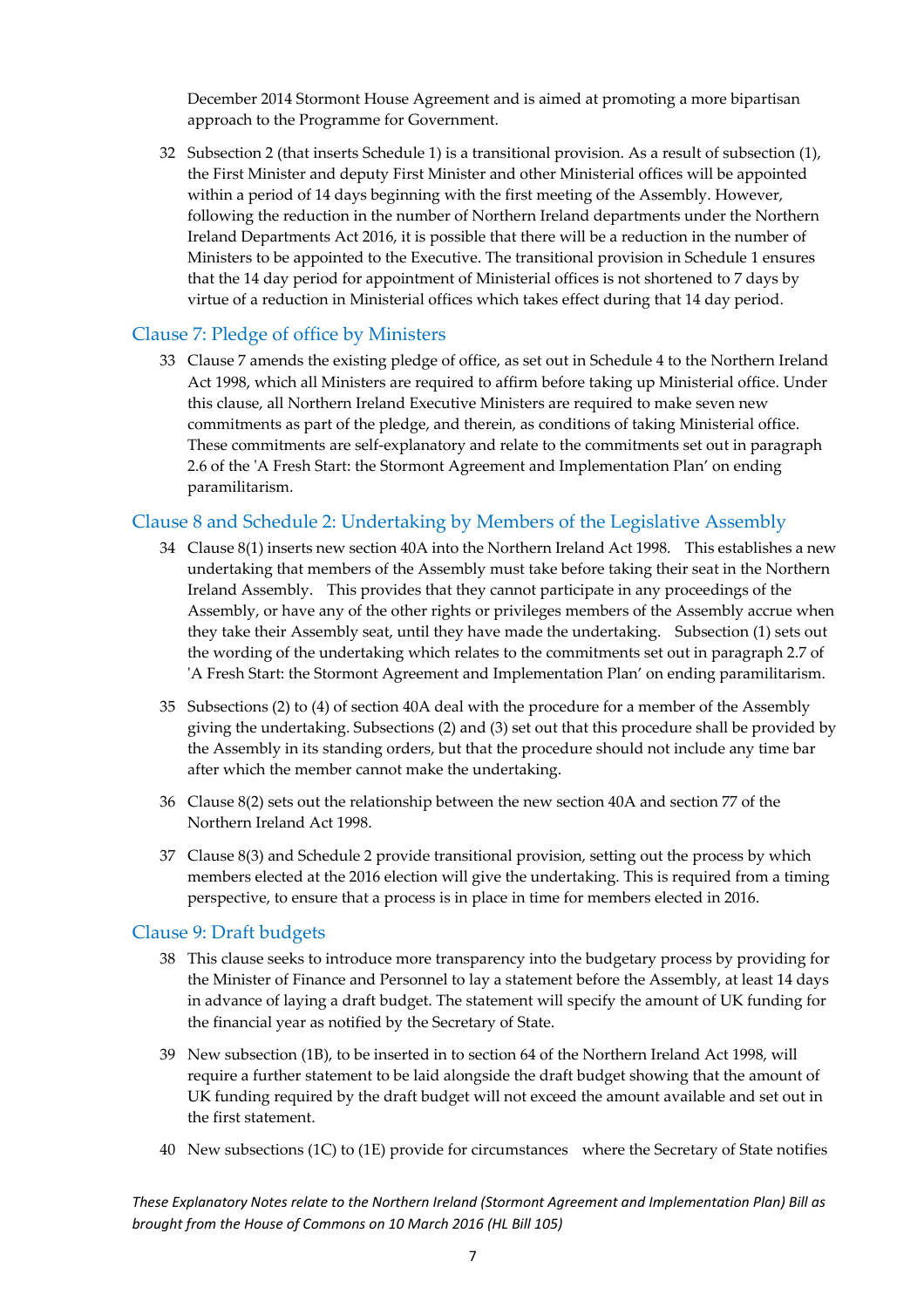the Minister that the amount of UK funding has been revised for that year. The Minister must lay a statement before the Assembly, within 4 months of the notification, showing the revisions to the expenditure proposals where changes are required as a result of the notification, which must not exceed the revised amount of UK funding for that year.

#### Clause 10: Regulations

41 This clause is self‐explanatory.

#### Clause 11: Short title, commencement and extent

42 This clause is self‐explanatory.

### **Commencement**

43 Clauses 6, 7, 8, 10, 11 and schedules 1 and 2 come into force at Royal Assent. Clause 9 will come into force 2 months after Royal Assent. All other provisions will be brought into force by way of regulations and there may be different days appointed for different purposes.

## **Financial implications of the Bill**

- 44 In the Governmentʹs view, the main financial implication of the Bill is a small increase in public expenditure resulting from the setting up and ongoing running costs of the Independent Reporting Commission. A full impact assessment will be published alongside the draft regulations that will provide legal effect to the new international body. As the Commission will be set up through an international treaty between the UK Government and Government of Ireland, both will sponsor the Commission and provide funding.
- 45 The Government does not expect the remaining provisions of the Bill to have any direct financial implications. The Government expects the draft budget clause to promote fiscal transparency and responsibility. This provision is expected to improve the effectiveness of the budget‐setting process; and to ensure that where spending plans by the Northern Ireland departments relies on funding from HM Treasury, that those plans can be reconciled to the available funding.
- 46 In the Governmentʹs view, there are no direct costs to business or civil society organisations as a result of this Bill.

## **Compatibility with the European Convention on Human Rights**

- 47 Section 19 of the Human Rights Act 1998 requires a minister in charge of a Bill in either House of Parliament to make a statement about the compatibility of the Bill with Convention rights (as defined by section 1 of that Act).
- 48 Lord Dunlop, the Lords Spokesperson on Northern Ireland, has made the following statement:
- 49 ʺIn my view, the provisions of the Northern Ireland (Stormont Agreement and Implementation Plan) Bill are compatible with Convention rights."
- 50 The Government has published a separate memorandum of ECHR issues with an assessment of the compatibility of the Billʹs provisions with Convention rights. This memorandum is available on the Government website: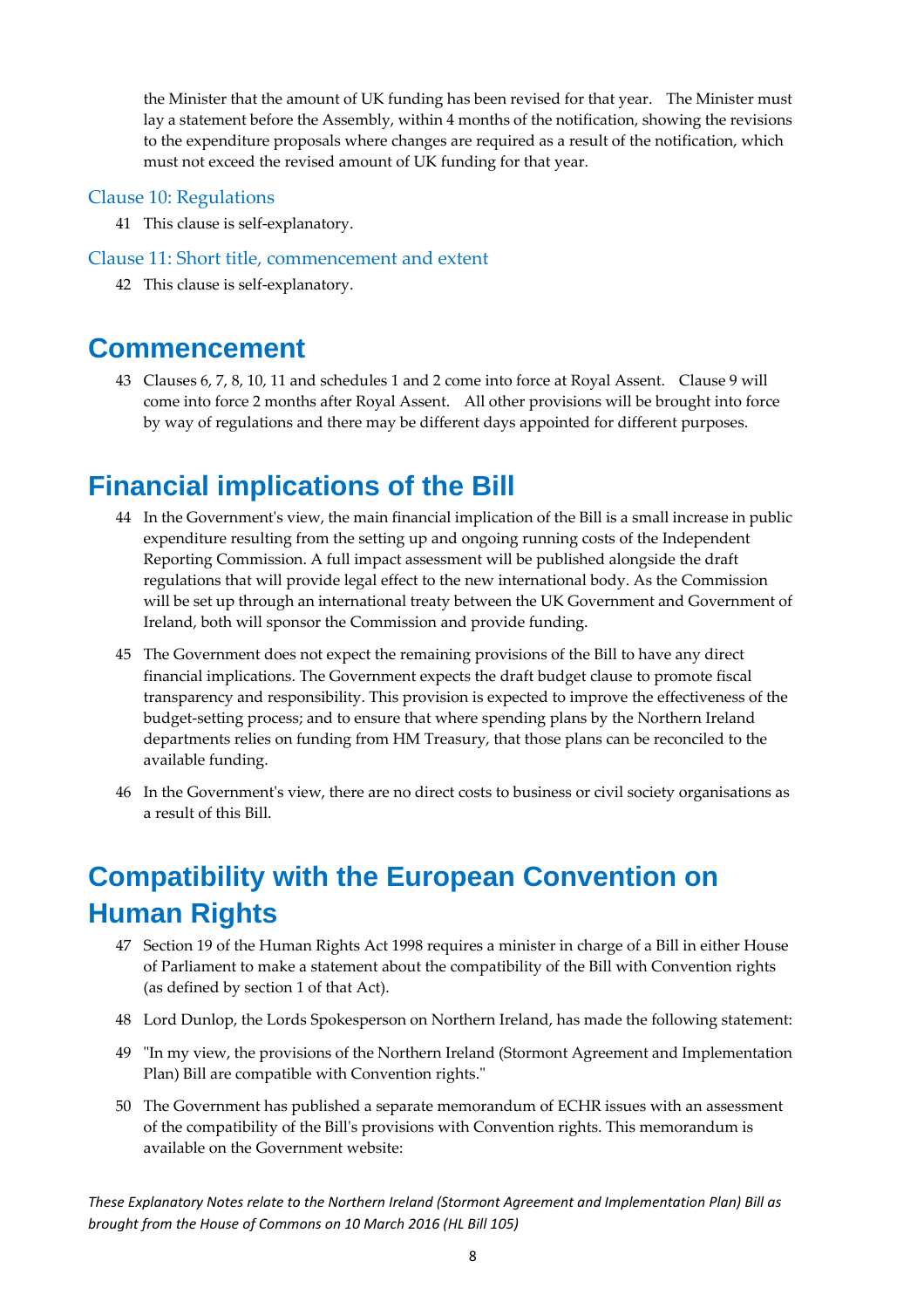https://www.gov.uk/government/uploads/system/uploads/attachment\_data/file/500829/NI\_\_S tormont Agreement and Implementation Plan\_Bill - ECHR\_memo.pdf

### **Related documents**

- 51 The following documents are relevant to the Bill and can be read at the stated locations:
	- The Fresh Start Agreement https://www.gov.uk/government/news/a‐fresh‐start‐for‐northern‐ireland
	- **•** The Stormont House Agreement https://www.gov.uk/government/uploads/system/uploads/attachment\_data/file/ 390672/Stormont\_House\_Agreement.pdf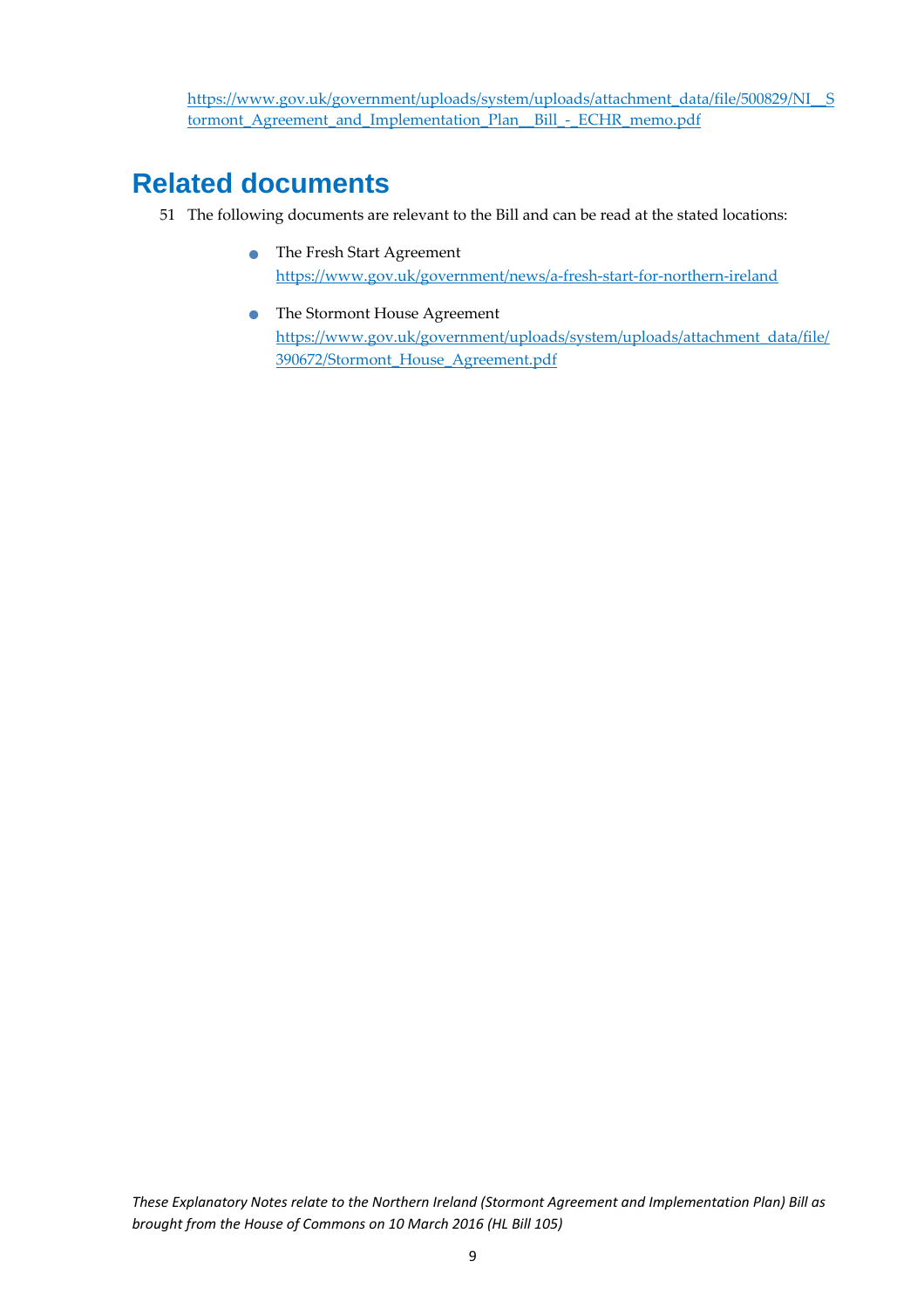## **Annex A - Territorial extent and application in the United Kingdom**

52 This Bill extends to England and Wales, Scotland and Northern Ireland. This Bill primarily applies to Northern Ireland. None of the clauses or schedules in this Bill applies exclusively to England or to England and Wales. The extent and application of the provisions are summarised in the table below.<sup>5</sup>

| <b>Provision</b> | <b>Extends</b><br>to E & W<br>and<br>applies to<br>England? | <b>Extends</b><br>to E & W<br>and<br>applies to<br>Wales? | <b>Extends</b><br>and<br>applies to<br>Scotland? | <b>Extends and</b><br>applies to<br><b>Northern</b><br>Ireland? | Would<br>corresponding<br>provision be<br>within the<br>competence of<br>the National<br>Assembly for<br>Wales? | Would<br>corresponding<br>provision be<br>within the<br>competence of<br>the Scottish<br>Parliament? | Would<br>corresponding<br>provision be<br>within the<br>competence of<br>the Northern<br>Ireland<br>Assembly? | Legislative<br><b>Consent</b><br><b>Motion</b><br>needed? |
|------------------|-------------------------------------------------------------|-----------------------------------------------------------|--------------------------------------------------|-----------------------------------------------------------------|-----------------------------------------------------------------------------------------------------------------|------------------------------------------------------------------------------------------------------|---------------------------------------------------------------------------------------------------------------|-----------------------------------------------------------|
| Clause 1         | <b>No</b>                                                   | <b>No</b>                                                 | <b>No</b>                                        | Yes                                                             | N/A                                                                                                             | N/A                                                                                                  | N/A                                                                                                           | Yes, NI in<br>relation to<br>clause $1(4)$ .              |
| <b>Clause 2</b>  | <b>No</b>                                                   | <b>No</b>                                                 | No                                               | Yes                                                             | N/A                                                                                                             | N/A                                                                                                  | N/A                                                                                                           | <b>No</b>                                                 |
| Clause 3         | <b>No</b>                                                   | <b>No</b>                                                 | <b>No</b>                                        | Yes                                                             | N/A                                                                                                             | N/A                                                                                                  | N/A                                                                                                           | <b>No</b>                                                 |
| <b>Clause 4</b>  | <b>No</b>                                                   | <b>No</b>                                                 | <b>No</b>                                        | Yes                                                             | N/A                                                                                                             | N/A                                                                                                  | N/A                                                                                                           | <b>No</b>                                                 |
| Clause 5         | <b>No</b>                                                   | <b>No</b>                                                 | <b>No</b>                                        | Yes                                                             | N/A                                                                                                             | N/A                                                                                                  | N/A                                                                                                           | <b>No</b>                                                 |
| Clause 6         | <b>No</b>                                                   | <b>No</b>                                                 | <b>No</b>                                        | Yes                                                             | N/A                                                                                                             | N/A                                                                                                  | N/A                                                                                                           | <b>No</b>                                                 |
| <b>Clause 7</b>  | <b>No</b>                                                   | <b>No</b>                                                 | <b>No</b>                                        | Yes                                                             | N/A                                                                                                             | N/A                                                                                                  | N/A                                                                                                           | <b>No</b>                                                 |
| Clause 8         | <b>No</b>                                                   | <b>No</b>                                                 | <b>No</b>                                        | Yes                                                             | N/A                                                                                                             | N/A                                                                                                  | N/A                                                                                                           | <b>No</b>                                                 |
| Clause 9         | <b>No</b>                                                   | <b>No</b>                                                 | <b>No</b>                                        | Yes                                                             | N/A                                                                                                             | N/A                                                                                                  | N/A                                                                                                           | Yes, NI                                                   |
| Clause 10        | <b>No</b>                                                   | <b>No</b>                                                 | <b>No</b>                                        | Yes                                                             | N/A                                                                                                             | N/A                                                                                                  | N/A                                                                                                           | <b>No</b>                                                 |
| Clause 11        | <b>No</b>                                                   | <b>No</b>                                                 | <b>No</b>                                        | Yes                                                             | N/A                                                                                                             | N/A                                                                                                  | N/A                                                                                                           | <b>No</b>                                                 |
| Schedule 1       | <b>No</b>                                                   | <b>No</b>                                                 | <b>No</b>                                        | Yes                                                             | N/A                                                                                                             | N/A                                                                                                  | N/A                                                                                                           | <b>No</b>                                                 |
| Schedule 2       | <b>No</b>                                                   | <b>No</b>                                                 | <b>No</b>                                        | Yes                                                             | N/A                                                                                                             | N/A                                                                                                  | N/A                                                                                                           | <b>No</b>                                                 |

<sup>5</sup> References in this Annex to a provision being within the legislative competence of the Scottish Parliament, the National Assembly for Wales or the Northern Ireland Assembly are to the provision being within the legislative competence of the relevant devolved legislature for the purposes of Standing Order No. 83J of the Standing Orders of the House of Commons relating to Public Business.

*These Explanatory Notes relate to the Northern Ireland (Stormont Agreement and Implementation Plan) Bill as brought from the House of Commons on 10 March 2016 (HL Bill 105)*